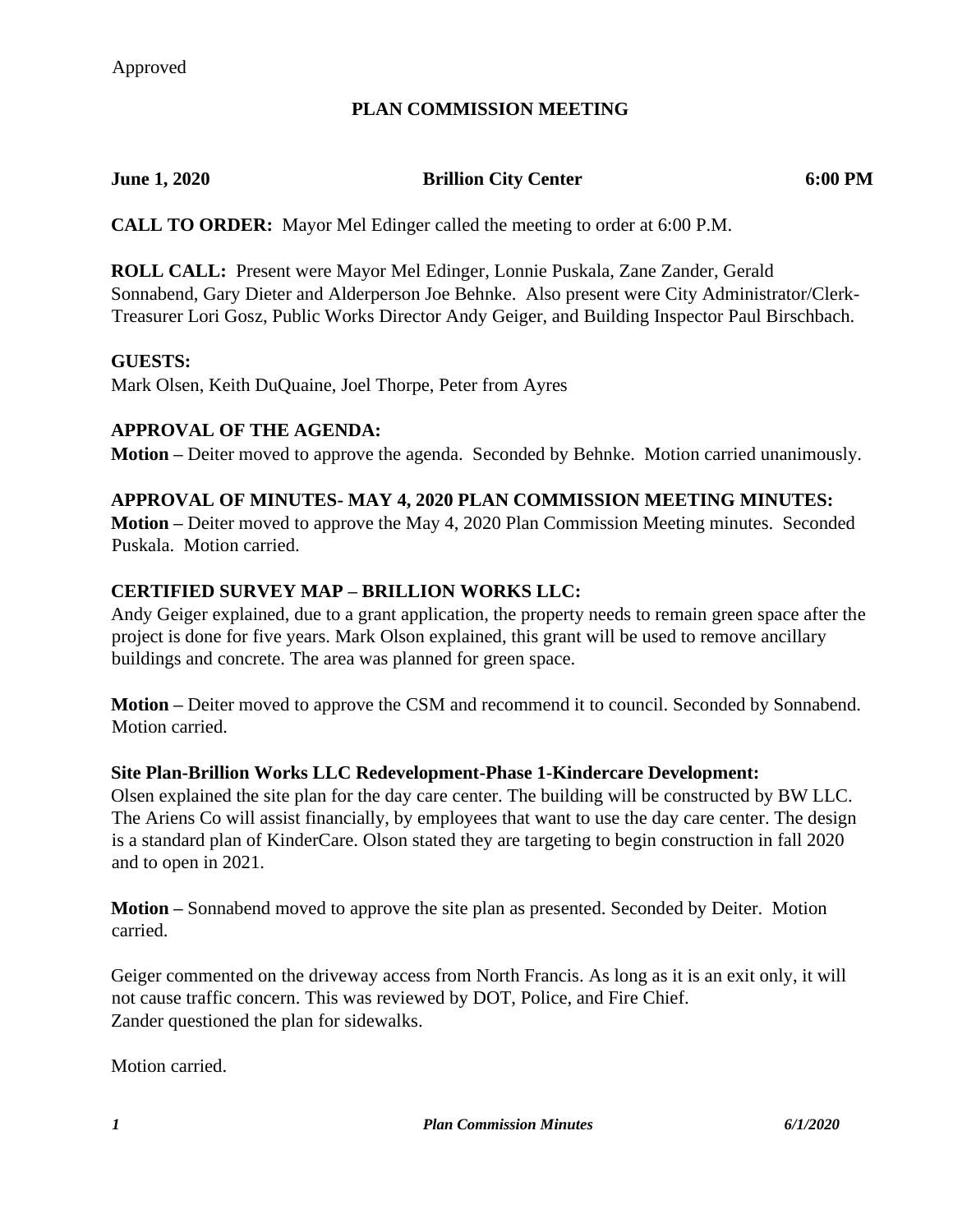## **Certified Survey Map/Rezoning Request-DuQuaine Development-Madison Street:**

Keith DuQuaine stated the price of new homes has sky rocketed, making it hard for some buyers. His plan is to build an affordable home on the property. He stated the average sales price in Brillion is \$150,000.00. He would like to begin on the first lot.

Geiger explained this is just a conceptual CSM plan. The rezoning will need approval first.

**Motion-**Sonnabend moved to recommend to council the rezoning request from R-2 to R-1. Seconded by Deiter.

Geiger recommended sidewalks be included in the final plan. Behnke questioned the time frame for construction. Geiger stated with the public hearings, it will be a late summer/early fall start. Zander questioned if water and sewer extension for the future street was considered. Potentially, there could be homes on both sides of the proposed road.

Motion carried.

## **Zoning Code Amendments: R-2 Minimum Lot Size:**

Geiger reported, he and Birschbach, have reviewed this. The biggest concern is Pagel Avenue. They suggested not modifying the code for the subdivision. The best solution would be to remove the area to PUD. The current code is fine as it is.

## **Accessory Buildings Proposed Code Amendment:**

Geiger explained amendments for R-1, R-2, and R-3 zoning as it relates to accessory buildings. They are proposing to link R-1, R-2, and R-3 to sec. 106-168 yards (4) Accessory Buildings. This allows for all accessory buildings to be addressed in one location. Geiger also explained the size for an attached/detached private garage would increase to 1100 sq. ft. Birschbach explained the maximum height of the assessor building would be 17 ft.

Geiger explained they reviewed what other committees allow. He proposed to add one additional accessory building of 144 sq. ft. or less. These would be allowed and referred to as garden or utility sheds. Geiger explained the exterior frames must be consistent with the finish of the principal structure. The amendment would keep it all in one location in the code.

# **Garden/Utility Sheds:**

Geiger suggested adding language that the temporary structures only be allowed for 30 days. Also the use of shipping containers for storage.

Mayor Edinger suggested adding these and bring it back to the July meeting.